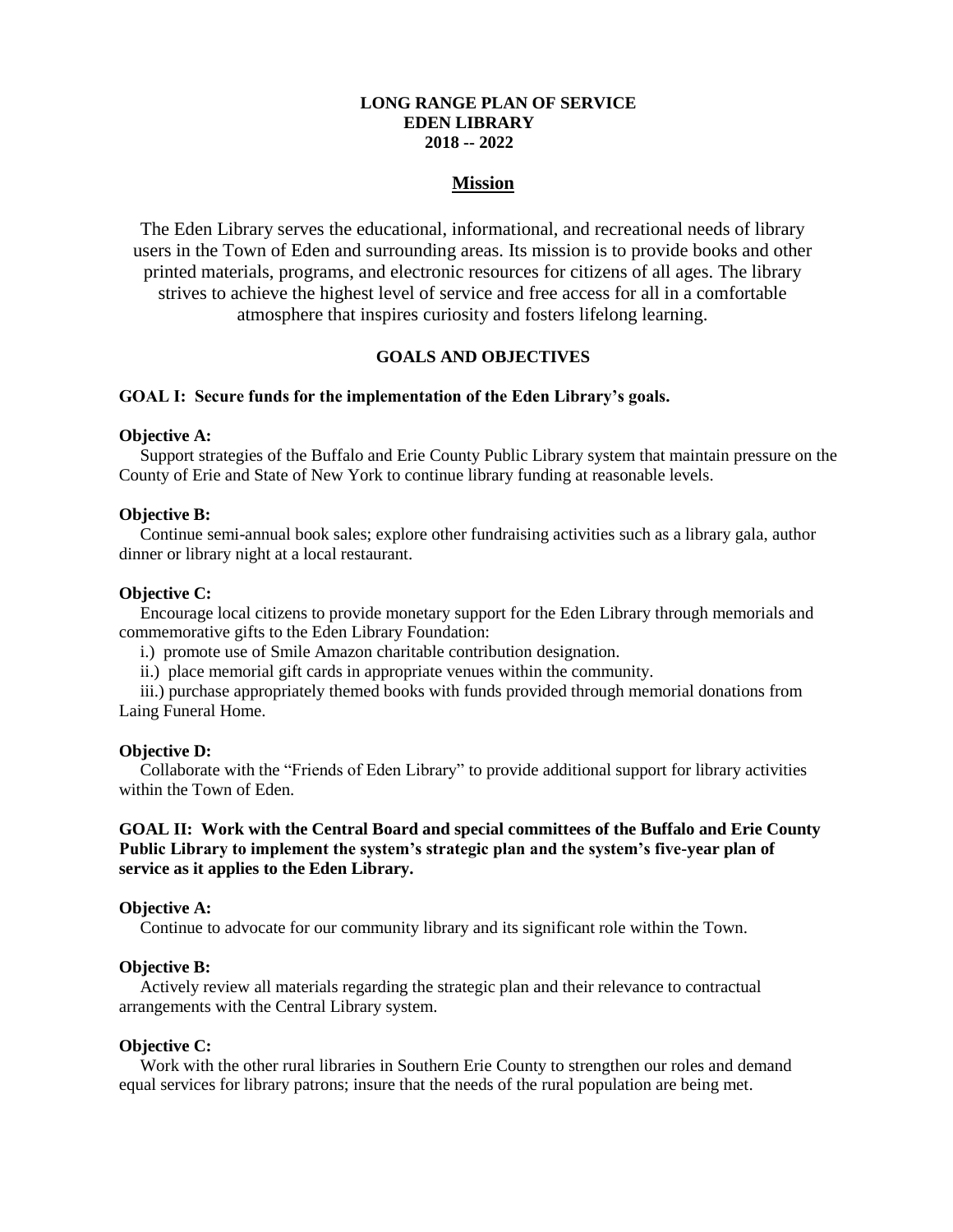# **GOAL III: Provide library materials in a variety of formats which adequately serve the informational, educational, cultural and recreational needs and demands of the Eden community.**

## **Objective A:**

Periodically survey patrons concerning activities and programs that they would like to see implemented.

### **Objective B:**

Maintain and update the book and audio-visual collections to reflect the desires of the community.

### **Objective C:**

Working within the BECPL system, implement greater accessibility to computer-based information resources for library patrons.

### **Objective D:**

Partner with the Eden Schools to supplement their resources for all grade levels.

# **GOAL IV: Foster staff development and productivity to continue to offer quality informational services to the Eden community.**

### **Objective A:**

Maintain good communication between staff and library director.

#### **Objective B:**

Encourage library director to enact needed programs for various age groups such as book clubs, children's groups, senior citizens, computer classes, and early literacy programs.

#### **Objective C:**

Encourage staff to attend seminars or to receive additional training in areas that are of interest to them and would ultimately benefit library patrons.

# **Objective D:**

Actively identify interested patrons who can help with special projects; utilize student volunteers who are involved in community service projects.

## **GOAL V: Foster Board development.**

### **Objective A:**

Encourage board of trustees to actively participate in the Association of Contracting Library Trustees (ACT) and to attend local and/or state workshops for trustees.

#### **Objective B:**

Identify individuals in the community who could become candidates for future vacancies on the Board.

#### **Objective C:**

Insure that all board members are current with public service oath of office.

# **GOAL VI: Keep abreast of changing technology in the provision of materials, information and patron access.**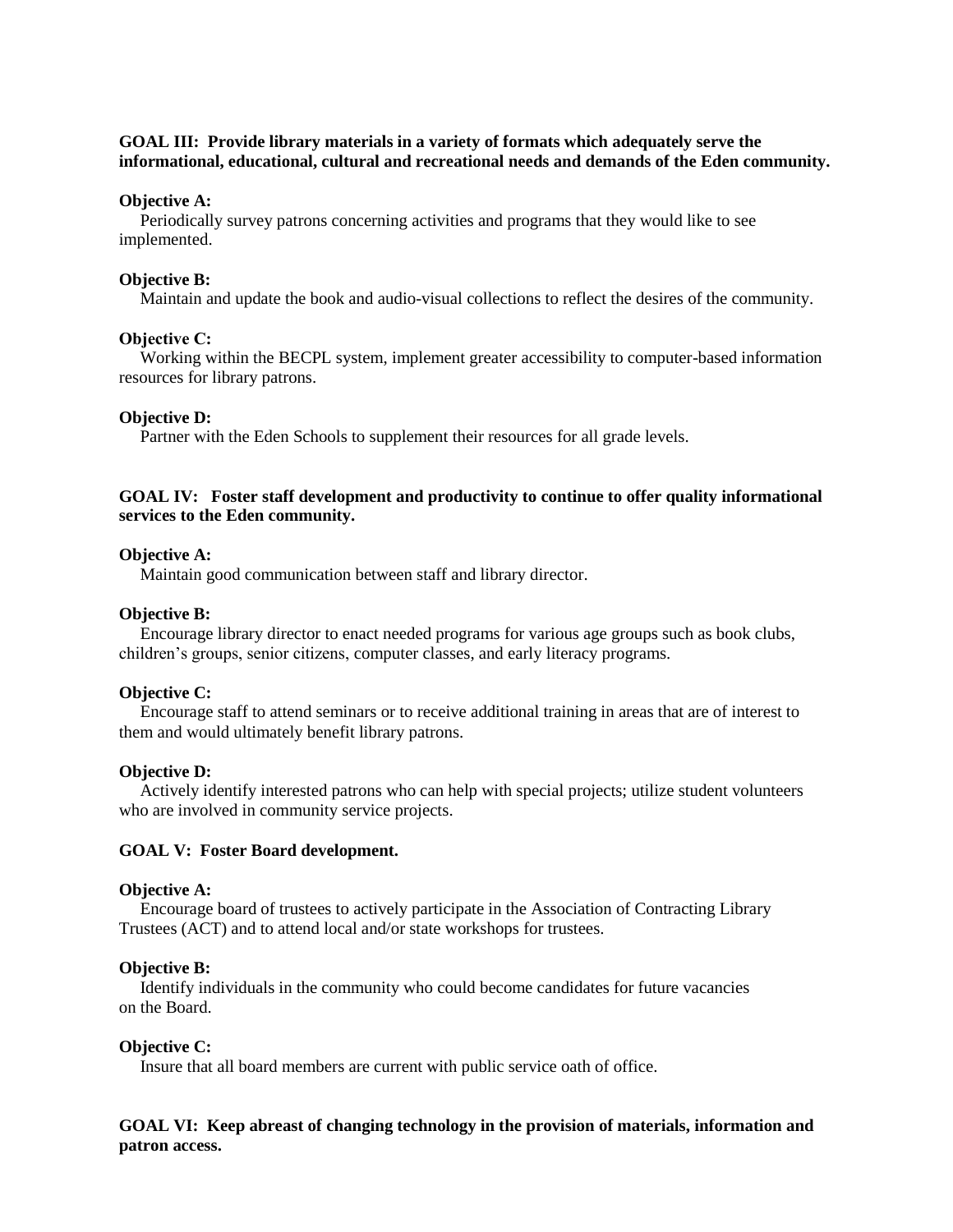# **Objective A:**

Continue to educate patrons in the use of the electronic catalog, databases, self-check out and other electronic information media. Offer frequent computer classes through BECPL to patrons.

# **Objective B:**

Monitor system changes in Internet policy and adopt any needed revisions to local policy.

### **Objective C:**

The popularity of E-readers and other electronic devices continues to increase, insure that local staff are well trained and can help patrons access BECPL materials on these devices.

# **GOAL VII: Upgrade and maintain Eden Library facilities and equipment.**

#### **Objective A:**

Maintain annual schedule of checks on heating, air conditioning, electrical systems and overall building conditions.

### **Objective B:**

Review insurance coverage with the town annually.

### **Objective C:**

Keep the Town Board informed of Library budget process and reductions in funding that may have an impact on the ability to maintain the building in an appropriate manner.

## **Objective D:**

Maintain contact with the Town Board and keep them apprised of any scheduled long-range maintenance for the library building.

#### **Objective E:**

Replace shrubs and trees that are lost to weather damage and predators. Explore the option of using community volunteers to help with maintenance of the existing beds and landscaping.

## **Objective F:**

Work with town administrators to establish a schedule of maintenance and any needed repairs for the parking lot. Re-stripe parking spaces designated for use by handicapped.

## **Objective G:**

Consider renovating the basement for additional meeting space.

# **GOAL VIII: Promote public awareness of the Eden Library's services and programs.**

### **Objective A:**

Submit articles and photos about activities at the Eden Library to The Sun.

# **Objective B:**

Advertise special programs in the Eden Pennysaver and utilize electronic billboards at the Main Street School and American Legion when appropriate.

### **Objective C:**

Provide an appealing interior and exterior environment for library patrons.